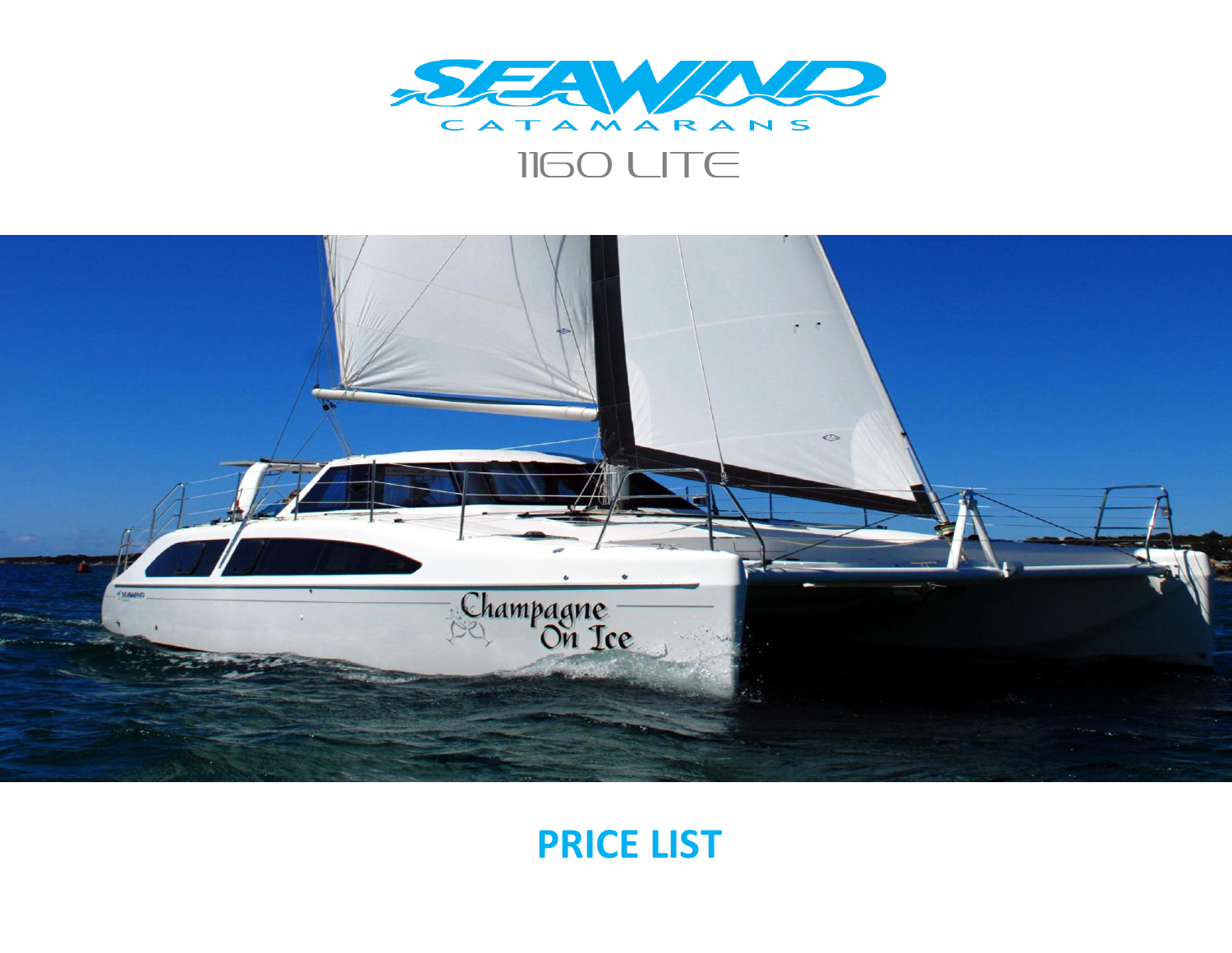

# 1160 LITE



| <b>SPECIFICATIONS</b>            |                             |
|----------------------------------|-----------------------------|
| Overall Length                   | 38ft / 11.6m                |
| Waterline Length                 | 37ft / 11.3m                |
| Beam                             | 21'4'' / 6.5 m              |
| Draft                            | $3'1'' / .96$ m             |
| Displacement                     | 15,400 lbs / 7 tonnes       |
| <b>Underwing Clearance</b>       | 2'4'' / 0.73m               |
| <b>Steering Twin Swing Helms</b> | <b>Cable Steering</b>       |
| <b>Power Tilt Outboards</b>      | 2 x 20hp Honda              |
| Fuel                             | 71 US gallons / 269 litres  |
| <b>Fresh Water</b>               | 185 US gallons / 700 litres |
| <b>Holding Tanks</b>             | 34 US gallons / 130 litres  |



**Three Cabin Island Bed Four Cabin Island Bed**

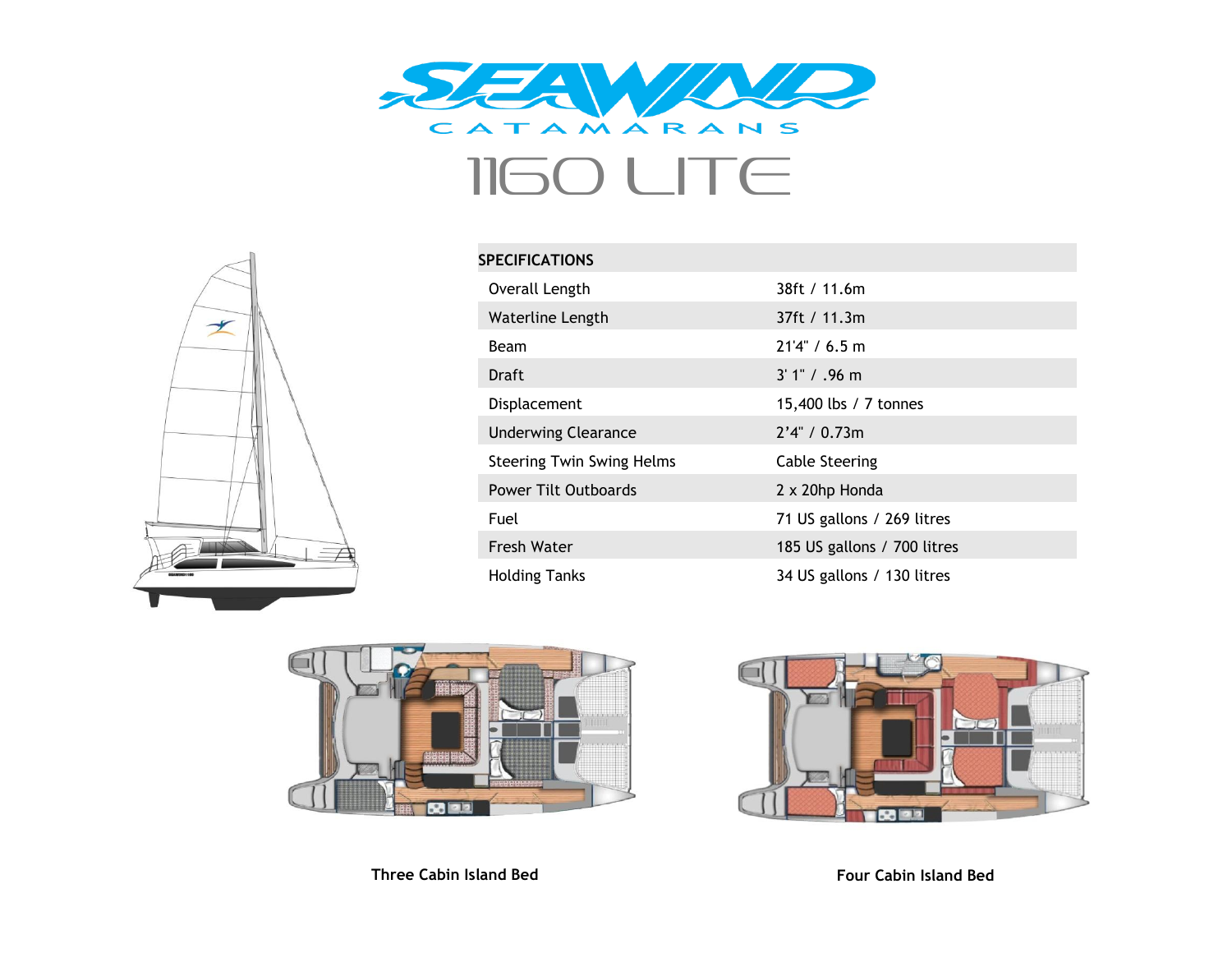## **STANDARD SPECIFICATION**

### **SEAWIND 1160 Lite (11.60 METRES / 38ft) STANDARD SPECIFICATIONS AND EQUIPMENT.**

#### **GENERAL:**

The 1160 Lite has been developed to meet the evolving needs of modern sailors. Keeping things simple, the Lite offers a low maintenance high performing 38ft catamaran at an entry level price. Perfect for weekend sails and a great base to begin your offshore cruising dream!

#### **EXTERIOR / LAMINATE:**

- Finish: Full female moulded hulls & decks, exterior gelcoat finish with moulded-in non-slip surface on deck areas
- Hull Laminate: New Infused Vinyl Ester (Modified epoxy) resin laminate of the entire hull laminate
- Hull Core Material: New PVC closed cell foam core
- Deck Laminate: New Vacuum formed polyester resin laminate
- Deck Core Material: PVC closed cell foam core
- General Laminate: New Vacuum formed polyester resin laminate
- General Core Material: PVC closed cell foam core
- Laminate specifications are certified to International CE standards

#### **MAST/BOOM/SAILS:**

- Clear anodisedaluminium mast and boom. Single Spreader, 7/8 rig
- Standing Rigging :
	- Forestay 3/8 (10mm) 1 x 19 Dieform wire.
	- Sidestays 3/8 (10mm) 1 x 19 Dieform wire
	- Diamonds 5/16 (8mm) 1 x 19 Stainless Steel wire
- Halvards:
- Main halyard: 12 mm Spectra rope : Heavy duty shackle
- Jib halyard: 8 mm Spectra rope. Heavy duty shackle
	- Topping lift: 8 mm rope, Heavy duty shackle
	- Boom outhaul: 10mm Spectra
- Single line reefing, run to helm. Three reefing points with 2 reef lines
	- Reef 1 & 3: 10mm rope. Leech/Clew blocks and snap shackle
		- Reef 2: 10mm rope. Heavy duty shackle
- Sheets:
	- Main sheet: 10mm rope
	- Main traveller: 8mm rope
	- Jib sheet: 10mm rope
- All halyards, reefing lines to be lead back to cockpit through turning blocks, rope clutches
- Fully battened mainsail. Triple stitched reinforced construction. Leach adjustable batten end caps. Fibreglass sail battens
- Mainsail cover with integrated lazy jack system.
- Self-tacking headsail, curved headsail traveller track with end stops. With New single line control sheet to cockpit.

#### **DECK EQUIPMENT:**

- Aluminium Hatches & portholes (9 in total)
	- 4 x Forward Hatches 470mm x 470mm
		- 2 x Mid cabin hatches 470mm x 470mm
- 1 x Port Bathroom window hatch 507mm x 377mm
- 1 x Galley window hatch 507mm x 377mm
- 1 x Aft Cabin window hatch 507mm x 377mm
- Fibreglass Deck Hatches:
	- 5 x Forward anchor & storage hatches
	- 2 x Cockpit storage hatches
- 6 x Docking cleats. Each side : bow, stern & amidships
- 6 x Safety handles around cockpit
- 1 x Heavy duty mooring cleat on forward walkway
- Ventilation: 2 x forward cabin hatch vents
- Mast base turning blocks. All halyards & sail controls to cockpit
- 9x Rope clutches
- Sheet winches : 1 x 45ST 2 speed self tailing, 2 x 40ST 2 speed self tailing
- Stanchions/Rails: High quality stanchions, bow rails and stern rails with 3 lifelines. With700mm high lifelines to meet CE requirements
- 2 x transom access gates with pelican hook releases
- 2 x side access gates with pelican hook releases
- Aft swim ladder: folding stainless aft swim ladder

#### **FORWARD BEAM, CATWALK AND TRAMPOLINES:**

- New Carbon reinforced fwd beam
- Pelican striker and adjustable cable
- 1 x Mooring plate above foredeck
- 2 x Anchor roller under deck. Permanent stowage position for 45lb Plough (CQR/Delta type) anchor (cheeks 75mm high)
- Catwalk in PVC foam-sandwich fibreglass
- New Light weight plastic coated open netted trampolines

#### **AFT BEAM AND DECK:**

- Targa Bar with curved mainsheet track and continuous line traveller control system
- Stainless steel framed slatted seats behind aft beam
- New full width hard top over cockpit

#### **STEERING SYSTEM:**

- Twin helm stations
- 2 X 32" lightweight composite steering wheels
- Both wheels independently linked to steering system
- System offers back-up redundancy

#### **INTERIOR FINISH:**

- New Lightweight interior redesign
- Furniture and cabin sides gloss gelcoat finish
- Cabin top lined with light weightinternally molded gelcoat liner
- New Floors: synthetic timber flooring
- New Lightweight cupboard doors and trimmings

#### **SALOON:**

- New Lightweight handcrafted saloon table
- Upholstered settee
- New Lightweight handcrafted coffee table
- Forward aluminium opening windows